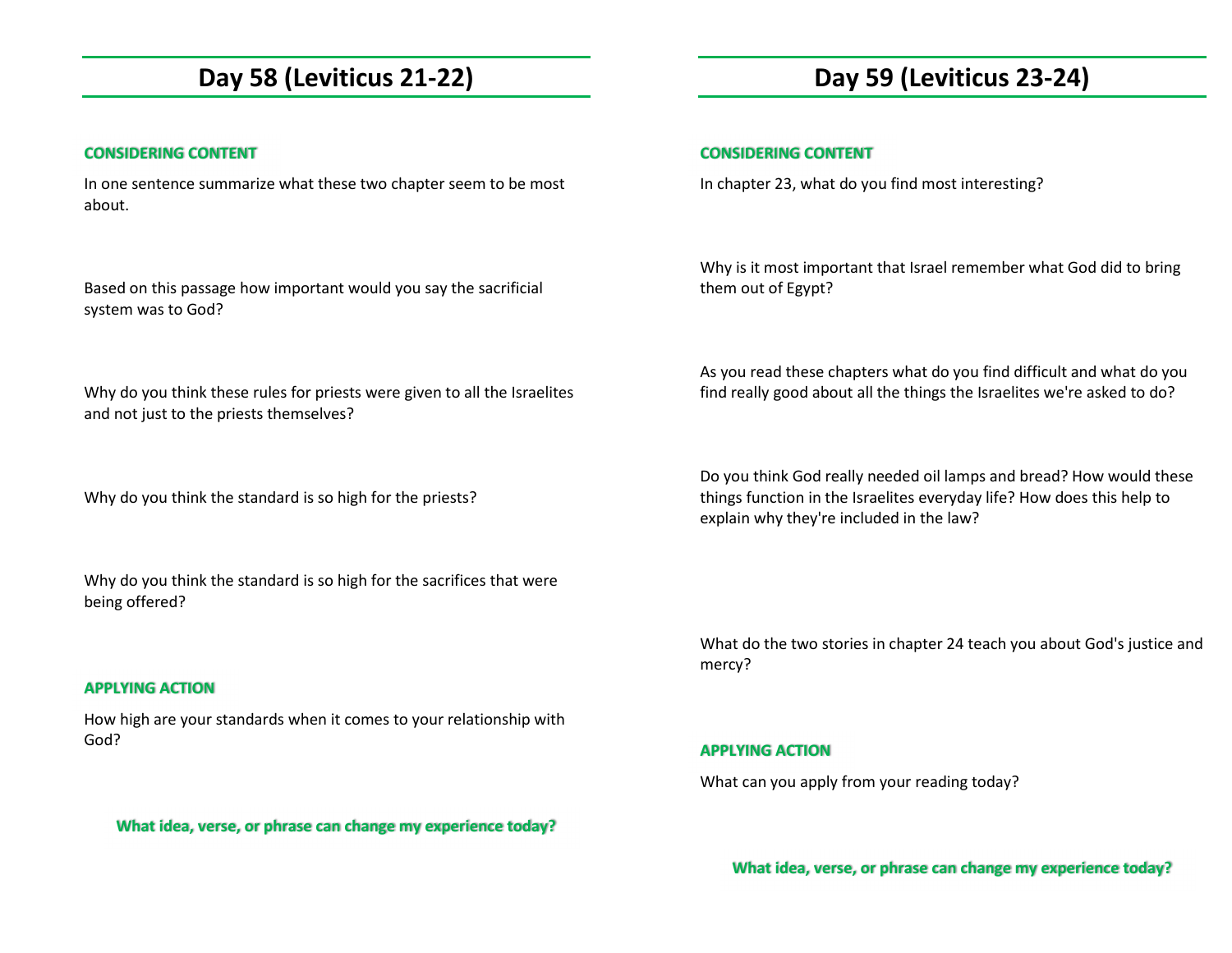# **Day 60 (Leviticus 25)**

### **CONSIDERING CONTENT**

What would be the direct consequences of this year-long sabbath (vs 1-7)?

What specific promises does God make to Israel in verses 18-22?

Take note of the stipulations for the poor… vs 25ff, 32ff, 39ff, 47ff ("ff" means the that verse and the following verses). What do you learn?

Put in your own words what the right of redemption means concerning property and people. Verse 48 - 53

What does do these laws say about the relationship between God and his people?

**Day 61 (Leviticus 26-27)** 

### **CONSIDERING CONTENT**

Look over the promised blessings God describes in versus 3-13. Which, if any, do you think would be more meaningful than all the others?

Of the warnings listed in versus 14-39 which if any, do you think would be more frightening than all the others?

(vs 40-45) What is the most important thing God wants his people to understand about his character and personality?

What does chapter 26 reveal about God's attitude towards sin?

What do you see in chapter 27 about God and redemption?

**APPLYING ACTION** 

As you look back on your reading of Leviticus what stands out to you? What are some of the things you read take care of you insight into your relationship with God?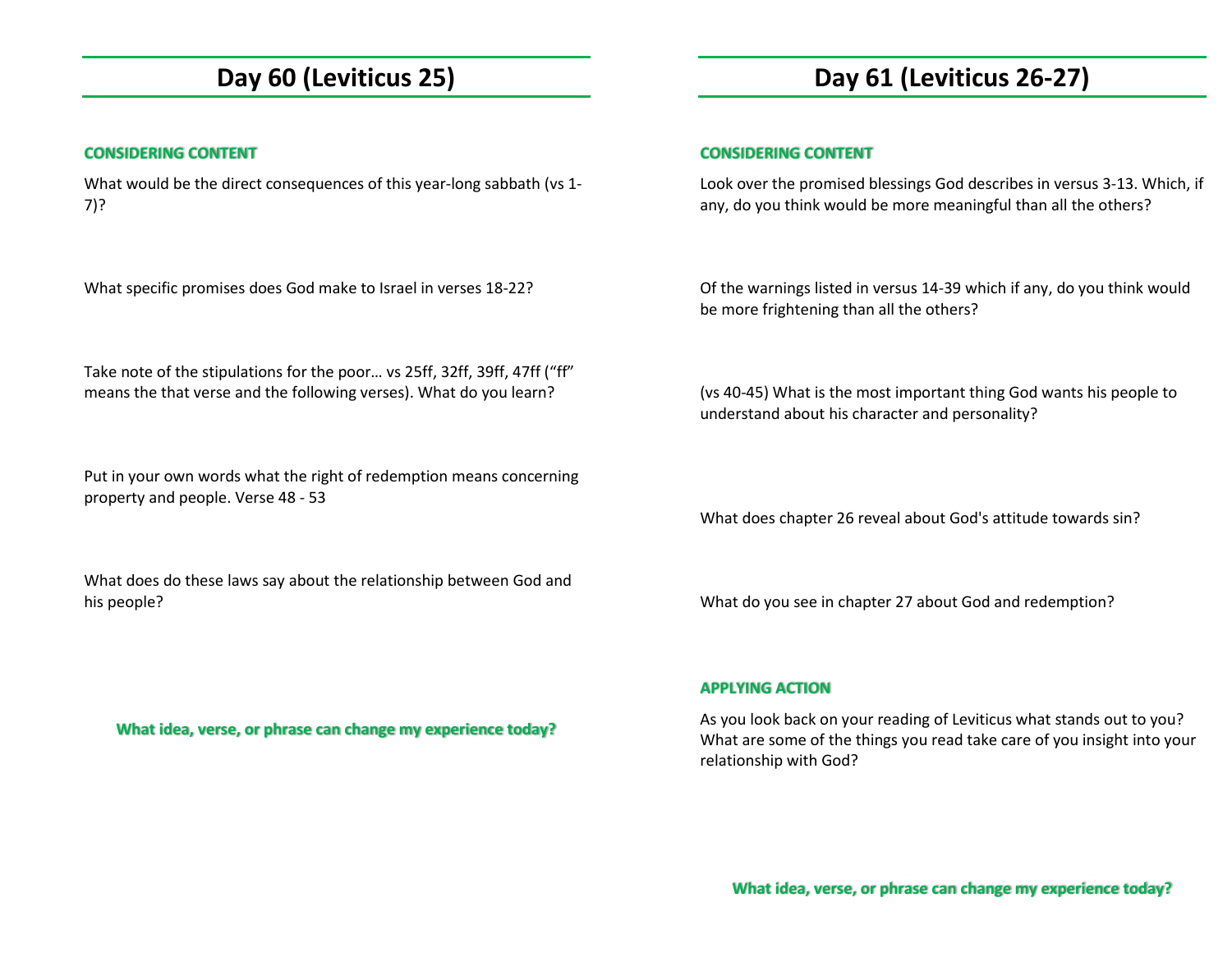# THE 100 DAY ADVENTURE

### **Numbers - NIV Study Bible Outline**

The book has three major divisions, based on Israel's geographical locations. Each of the three divisions has two parts, as the following breakdown demonstrates: [1] Israel at Sinai, preparing to depart for the land of promise (1:1-10:10), followed by the journey from Sinai to Kadesh (10:11-12:16); [2] Israel at Kadesh, delayed as a result of rebellion (13:1-20:13), followed by the journey from Kadesh to the plains of Moab (20:14-22:1); [3] Israel on the plains of Moab, anticipating the conquest of the land of promise (22:2-32:42), followed by appendixes dealing with various matters (chs. 33-36).

- Israel at Sinai, Preparing to Depart for the Promised Land (1:1-10:10)
	- o The Commands for the Census of the People (chs. 1-4)
		- The numbers of men from each tribe mustered for war (ch. 1)
		- The placement of the tribes around the tabernacle and their order for march (ch. 2)
		- The placement of the Levites around the tabernacle, and the numbers of the Levites and the firstborn of Israel (ch. 3)
		- The numbers of the Levites in their tabernacle service for the Lord (ch. 4)
	- o The Commands for Purity of the People (5:1-10:10)
		- The test for purity in the law of jealousy (ch. 5)
		- The Nazirite vow and the Aaronic benediction (ch. 6)
		- The offerings of the 12 leaders at the dedication of the tabernacle (ch. 7)
		- The setting up of the lamps and the separation of the Levites (ch. 8)
		- The observance of the Passover (9:1-14)
		- The covering cloud and the silver trumpets (9:15-10:10)
- The Journey from Sinai to Kadesh (10:11-12:16)
	- $\circ$  The Beginning of the Journey (10:11-36)
	- o The Beginning of the Sorrows: Fire and Quail (ch. 11)
	- o The Opposition of Miriam and Aaron (ch. 12)
- Israel at Kadesh, the Delay Resulting from Rebellion (13:1-20:13)
	- o The 12 Spies and Their Mixed Report of the Good Land (ch. 13)
	- o The People's Rebellion against God's Commission, and Their Defeat (ch. 14)
	- o A Collection of Laws on Offerings, the Sabbath and Tassels on Garments (ch. 15)
	- $\circ$  The Rebellion of Korah and His Allies (ch. 16)
	- o The Budding of Aaron's Staff: A Sign for Rebels (ch. 17)
	- o Concerning Priests, Their Duties and Their Support (ch. 18)
	- o The Red Heifer and the Cleansing Water (ch. 19)
	- $\circ$  The Sin of Moses (20:1-13)
- The Journey from Kadesh to the Plains of Moab (20:14-22:1)
	- o The Resistance of Edom (20:14-21)
	- o The Death of Aaron (20:22-29)
	- o The Destruction of Arad (21:1-3)
	- $\circ$  The Bronze Snake (21:4-9)
	- o The Song of the Well and the Journey to Moab (21:10-20)
	- o The Defeat of Sihon and Og (21:21-35)
	- o Israel Returns to Moab (22:1)
- Israel on the Plains of Moab, in Anticipation of Taking the Promised Land (22:2-32:42)
	- o Balak of Moab Hires Balaam to Curse Israel (22:2-41)
	- o Balaam Blesses Israel in Seven Oracles (chs. 23-24)
	- o The Baal of Peor and Israel's Apostasy (ch. 25)
	- o The Second Census (ch. 26)
	- o Instructions for the New Generation (chs. 27-30)
		- The inheritance for women (27:1-11)
		- The successor to Moses (27:12-23)
		- Commands regarding offerings (28:1-15)
		- Commands regarding festivals (28:16-29:40)
		- Commands regarding vows (ch. 30)
	- o The War against Midian (ch. 31)
	- o The Settlement of the Transjordan Tribes (ch. 32)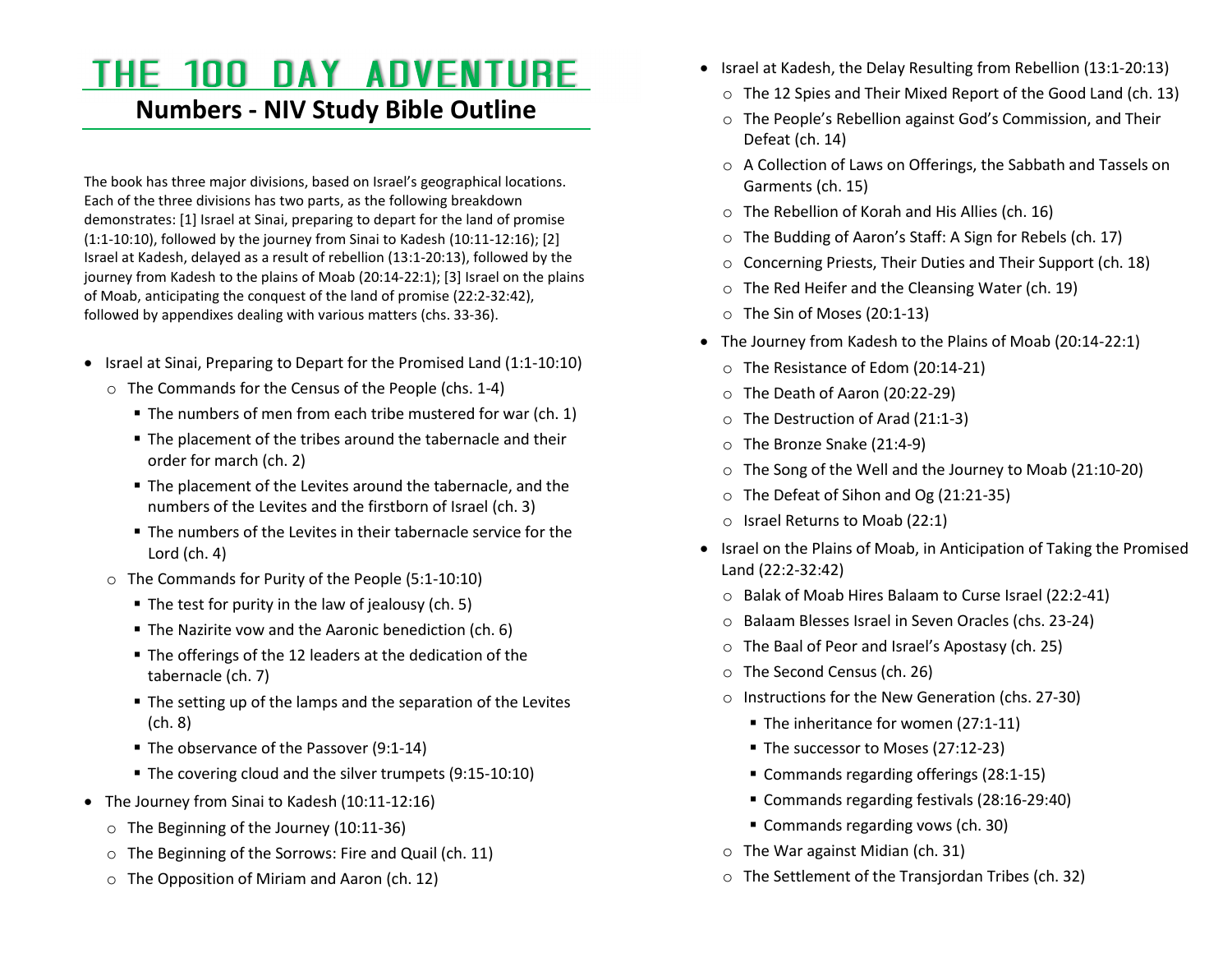- Appendixes Dealing with Various Matters (chs. 33-36)
	- o The Stages of the Journey (ch. 33)
	- o The Land of Inheritance (chs. 34-35)
	- o The Inheritance for Women (ch. 36)

(From the NIV Study Bible. For more information - and we recommend the "Theological Teaching" section at least - use this link:

 https://www.biblica.com/resources/scholar-notes/niv-study-bible/intro-tonumbers/)

# **Day 62 (Numbers 1-2)**

### **CONSIDERING CONTENT**

We are about to take a census in our country. Why was the census important?

According to versus 47-53, why wasn't the tribe of Levi counted? What were their responsibilities?

Why do you think God gave the Israelites specific instructions and how they are and how they arrange their camp?

### **APPLYING ACTION**

God has his ways and they are not always understood by us. Are you OK with that? Does it have any effect on your trust of God and being obedient to what he asks?